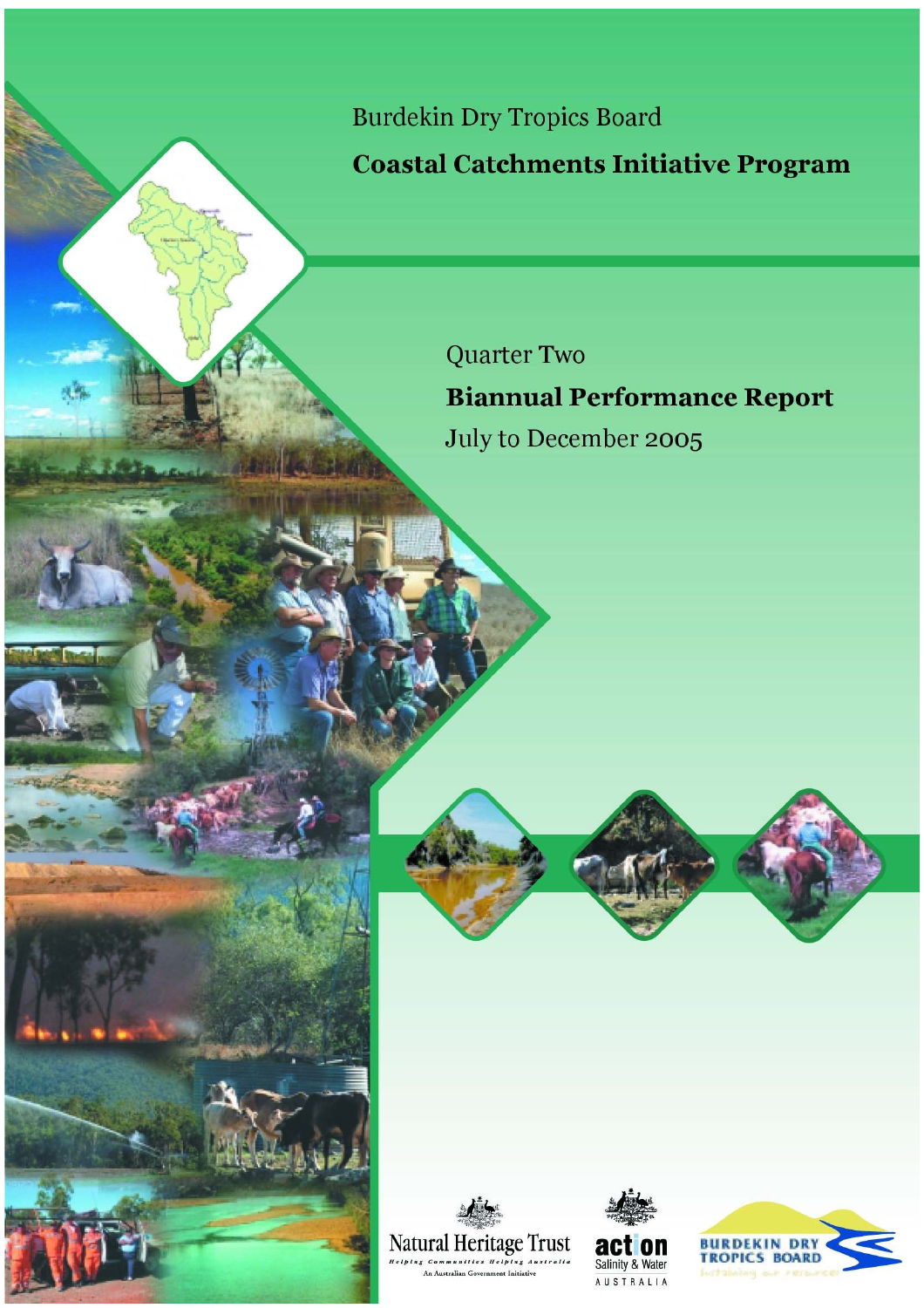Coastal Catchments Initiative Program Burdekin Dry Tropics Region Biannual Performance Report Period ending 31 December 2005

Produced by the Burdekin Dry Tropics Board.

Further copies may be obtained from the Burdekin Dry Tropics Board or from our website www.burdekindrytropics.org.au

Burdekin Dry Tropics Board

Level 1, 25 Sturt St, Townsville Q 4810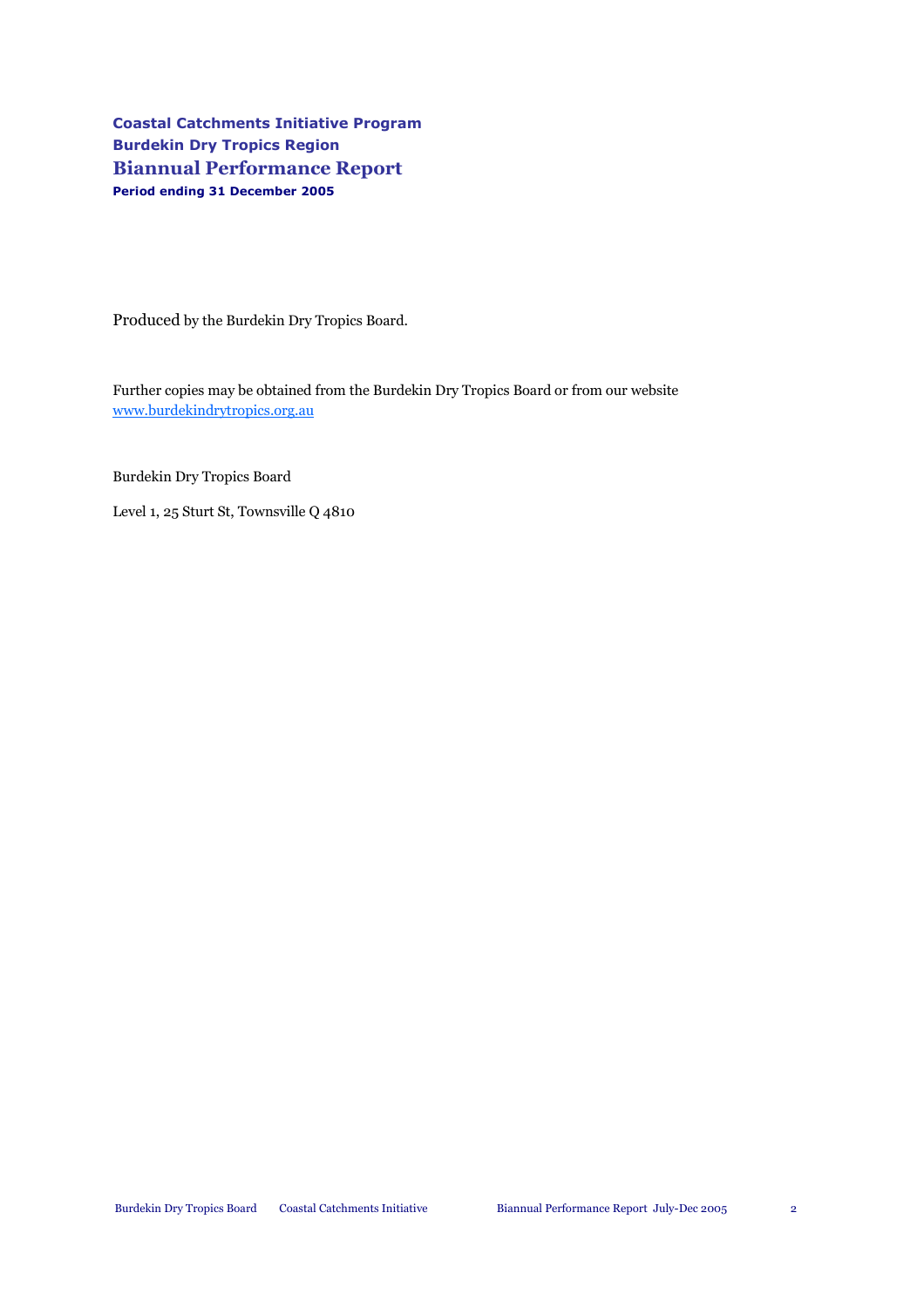# **Contents**

| 1.             |                                                                                                                                                                                                                                                                                                                                                                                                                                             |
|----------------|---------------------------------------------------------------------------------------------------------------------------------------------------------------------------------------------------------------------------------------------------------------------------------------------------------------------------------------------------------------------------------------------------------------------------------------------|
| 2.             |                                                                                                                                                                                                                                                                                                                                                                                                                                             |
| 3.             |                                                                                                                                                                                                                                                                                                                                                                                                                                             |
| 3.1            |                                                                                                                                                                                                                                                                                                                                                                                                                                             |
| 3.2            |                                                                                                                                                                                                                                                                                                                                                                                                                                             |
| 3.3            |                                                                                                                                                                                                                                                                                                                                                                                                                                             |
| 3.4            |                                                                                                                                                                                                                                                                                                                                                                                                                                             |
| 3.5            |                                                                                                                                                                                                                                                                                                                                                                                                                                             |
| $\overline{4}$ |                                                                                                                                                                                                                                                                                                                                                                                                                                             |
| 4.1            | Appointment of key personnel and project commencement 8                                                                                                                                                                                                                                                                                                                                                                                     |
| 4.2            |                                                                                                                                                                                                                                                                                                                                                                                                                                             |
| 4.3            | $\label{eq:1} \textbf{Development of a workplan}.\textcolor{blue}{\textbf{1:}\textbf{1:}\textbf{1:}\textbf{1:}\textbf{1:}\textbf{1:}\textbf{1:}\textbf{1:}\textbf{1:}\textbf{1:}\textbf{1:}\textbf{1:}\textbf{1:}\textbf{1:}\textbf{1:}\textbf{1:}\textbf{1:}\textbf{1:}\textbf{1:}\textbf{1:}\textbf{1:}\textbf{1:}\textbf{1:}\textbf{1:}\textbf{1:}\textbf{1:}\textbf{1:}\textbf{1:}\textbf{1:}\textbf{1:}\textbf{1:}\textbf{1:}\textbf{$ |
| 5              |                                                                                                                                                                                                                                                                                                                                                                                                                                             |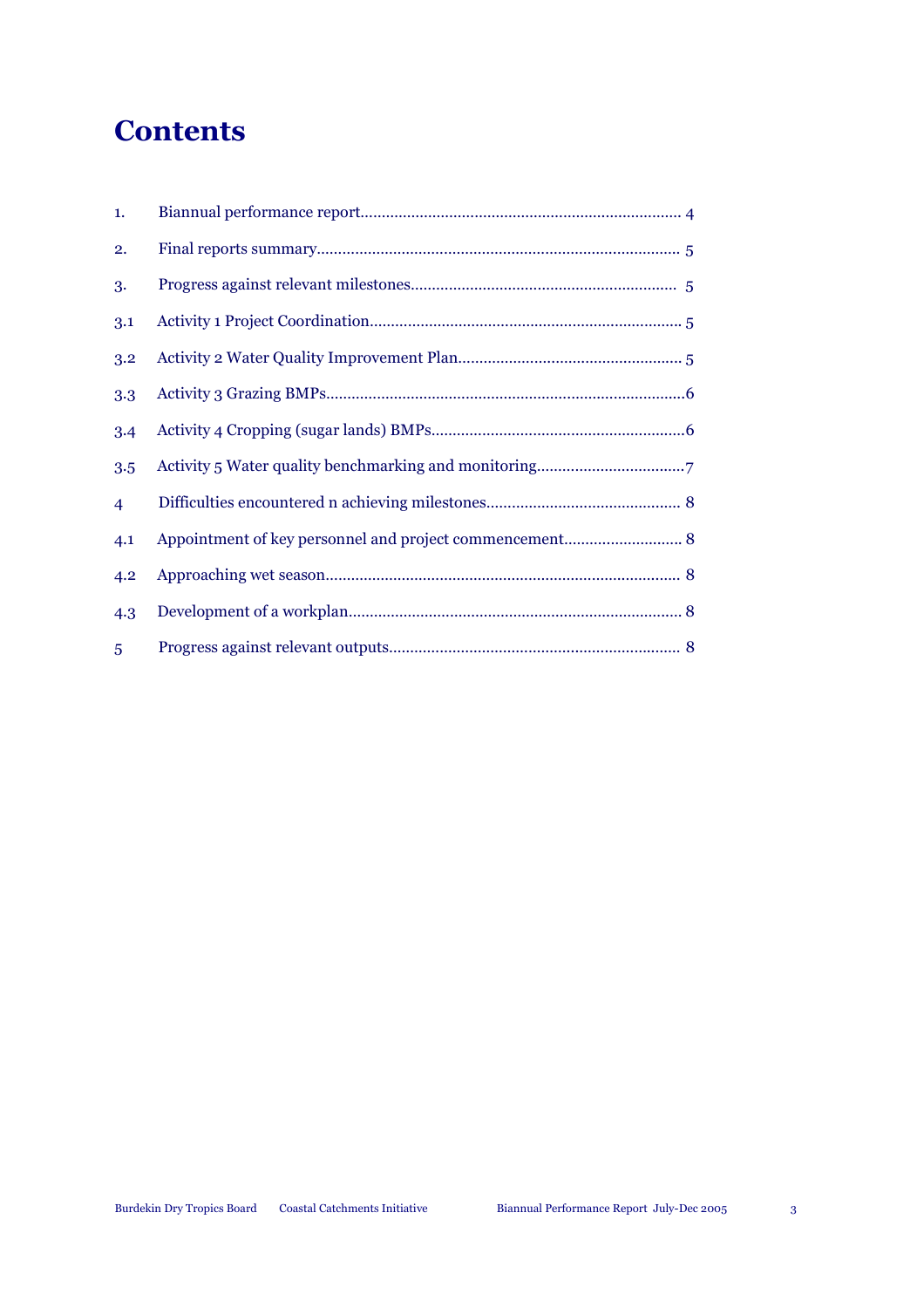# Coastal Catchments Initiative Program Burdekin Dry Tropics Region Biannual Performance Report Period ending 31 December 2005

### 1. Executive Summary

Significant progress has been achieved within the short period (less than 3 months) since the commencement of Coastal Catchment Initiative (CCI) Project activities. A conceptual framework for CCI implementation and preparation of a Water Quality Improvement Plan (WQIP) has been developed and presented to the Burdekin Dry Tropics Board (BDTB) of Directors and other major stakeholders (see Figure 1). This framework, or model, identifies the major policy drivers, inputs, processes and outputs associated with the CCI Project for the Burdekin Dry Tropics region.



Figure 1. Conceptual framework for CCI and development of a Water Quality Improvement Plan for the Burdekin Dry Tropics Region

Project activities commenced in October 2005, following recruitment of the three key project personnel. The late start was due to difficulty in recruiting a suitable person to fill the position of Project Manager and has had consequences with regard to completing some milestones, although the establishment of a WQIP Steering Committee, the development of a Collaborative Management Agreement and the preparation of activity proposals in support of the various components, including benchmarking reports, are in hand.

The grazing lands and cropping (sugar lands) component activities and the development of component workplans, in collaboration with stakeholders, are well underway. Work has commenced to collate and synthesize data and information in support of identified Best Management Practices (BMPs) for grazing lands and sugar lands. Collaboration with the DPI&F ReefPlan extension officers for the upper and lower Burdekin has been established and a collaborative communication and extension strategy for grazing and sugar lands BMPs is in preparation.

Linkages have been established with the Burdekin Integrated Water Quality Monitoring Program (BIWQMP), which has a tiered structure of water quality activities ranging from the property scale to whole of catchment approach. This is a BDTB initiative that involves ACTFR, AIMS, CSIRO, DPI&F, Reef CRC, GBRMPA, NR&M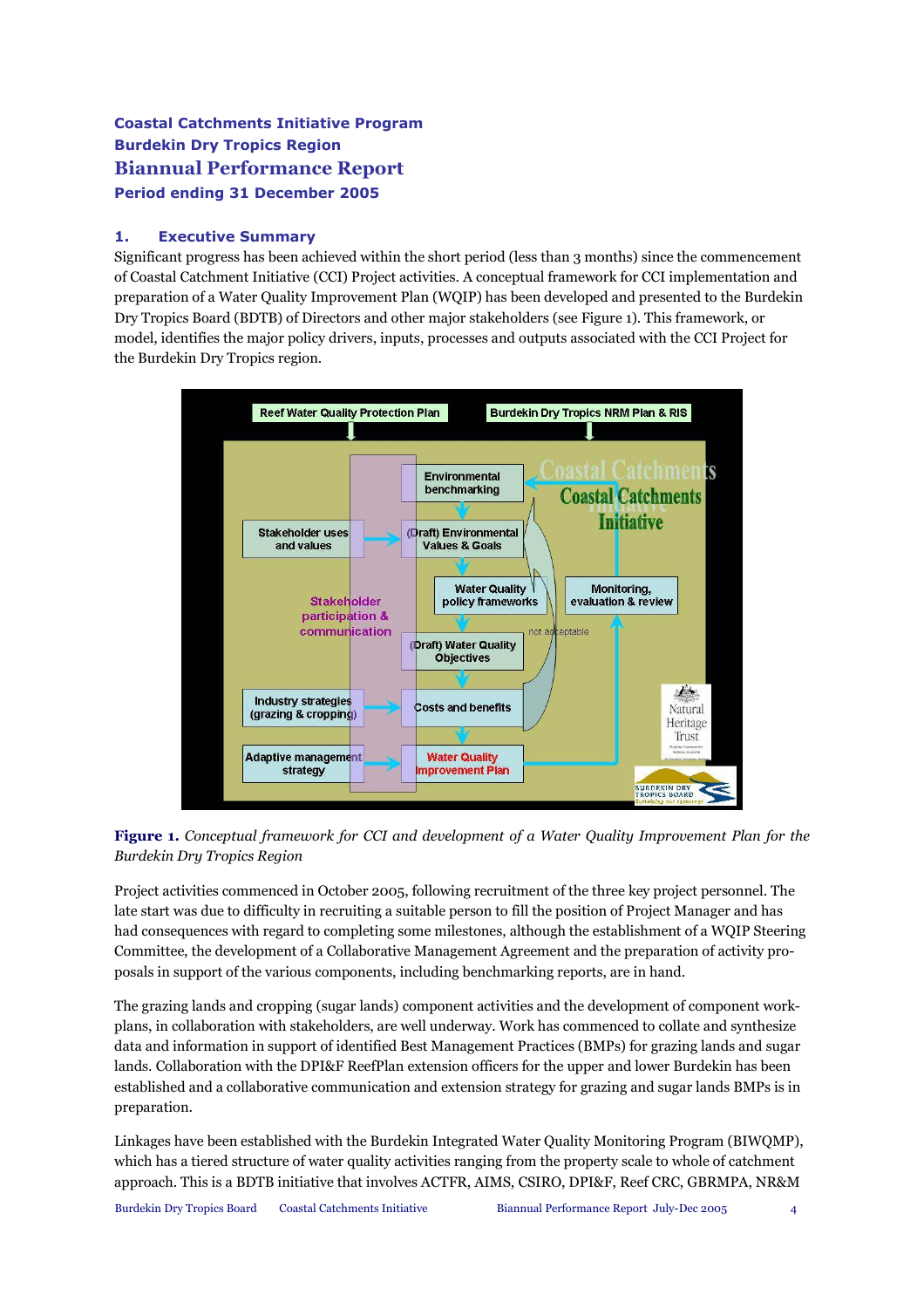and community volunteers. The monitoring activities will provide data on sediment and nutrient concentrations for benchmarking and the preparation of a number of products within this component of the CCI project, including refining SedNet model predictions.

# 2. Final Reports Summary

No activities were scheduled for completion during this first six month period and, consequently, no final reports have been submitted. It is expected that some tasks/activities will be completed within the next six months, however these are yet to be determined. All tasks/activities will be identified within the Project Workplan.

# 3. Progress against relevant milestones

## 3.1 Activity 1. Project coordination

Progress performance report and quarterly financial report delivered

The Quarter 1 Financial Report for the period Jul – Sept 05 was submitted as per Agreement in October 2005. The current Biannual Performance Report, including Financial Report for the period Oct – Dec 05, represents the delivery of this milestone.

## 3.2 Activity 2. Water Quality Improvement Plan

Tasks 1-7 (per Table 5) completed

Task 1 Employment of a Water Quality Improvement Plan (WQIP) Project Manager, has been completed. The Project Manager, Dr Ian Dight, commenced employment on 10 October 2005. A conceptual framework for CCI implementation and preparation of a Water Quality Improvement Plan has been developed and presented to the Burdekin Dry Tropics Board (BDTB) of Directors and other major stakeholders. The framework is presented in Figure 1. Activity proposals that cover Tasks 2-7 are currently being developed within the context of preparing the project workplan.

Task 2 Establish a WQIP Steering Committee. This task is being undertaken in conjunction with Task 4, which will establish Collaborative Management Agreements with all key stakeholder organizations and groups (see below). Discussions have been held with key partners in the implementation of the Reef Water Quality Protection Plan (hereafter ReefPlan) with the intent of identifying those partners with relevant responsibilities under ReefPlan and a willingness to contribute to development and implementation of the WQIP for the Burdekin Dry Tropics. In addition to the establishment of a policy-level Steering Committee, two Technical Advisory Groups (TAGs) will be formally established within Collaborative Management Agreements – one for each of the Grazing Lands and Cropping (sugar lands) project components (discussed in more detail under Activities 3 and 4 below).

Task 3 Delineate the extent of the receiving water body that will be the subject of the WQIP. A contract is currently under development with the Australian Centre for Tropical Freshwater Research (ACTFR) to undertake this task, including reviewing knowledge of flood plain and flood plume dynamics, and terrestrial signals in coral cores in order to delineate the receiving environments.

Task 4 Establishment of a Collaborative Management Agreements (CMA) with all key stakeholder organizations and groups. A consultation process is currently underway to identify the rights, roles and responsibilities of all key stakeholders and groups. These will subsequently be included within written agreements. Most stakeholders have already been formally contacted and institutional focal points identified through which negotiations on the wording of CMAs can be undertaken.

The Burdekin Dry Tropics (BDT) region has 16 Traditional Owner groups that are represented within the BDT Traditional Owner Management Group. The Management Group has expressed their wish to be involved in the CCI project, emphasizing a strong cultural heritage relationship to water bodies within the Burdekin catchment. This relationship is reflected in the Traditional Owner Caring for Country Plan.

Task 5 Prepare a Stakeholder Consultation Strategy. The Stakeholder Consultation Strategy is being devel-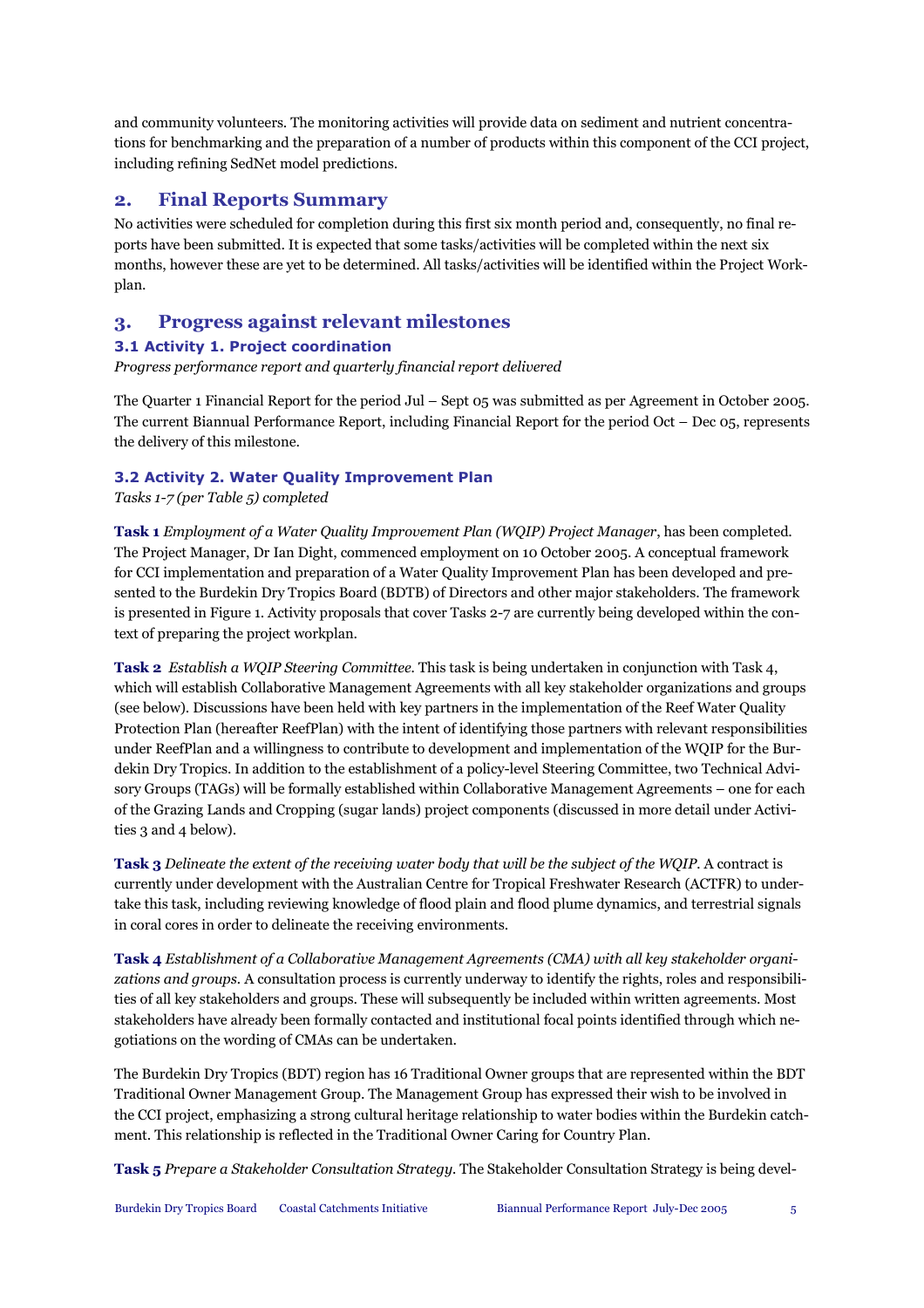oped through a consultative process in conjunction with the development of the CMA. A database of stake-



Task 6 Identify the key pollutants for riverine estuaries and the receiving water body. An activity proposal, to be coordinated by ACTFR in collaboration with CSIRO and AIMS, which will meet the requirements of this task, is currently in preparation. Under this activity proposal, identification of the key pollutants for riverine estuaries and the receiving water body will be undertaken as part of a broader WQ issues analysis within the Benchmarking and Monitoring component of the CCI project. This analysis will review monitoring data, chemical usage data, point source data including NPI & catchment modeling (SedNet & others), and seek advice from local stakeholders as to the key water quality issues in the Burdekin region. The activity will contribute to the fulfillment of several other tasks, including 7 (see below).

holders has been established and is being continually updated.

Task 7 Summarize the condition of the current water quality in the receiving body. This task will be carried out by ACTFR as part of a broader WQ issues analysis in collaboration with CSIRO and AIMS (see also Task 6 above).

#### 3.3 Activity 3. Grazing Best Management Practices

Develop project workplan. Identify hotspots and demonstration sub-catchments.

A Project Officer (Grazing), Mr Tom Coughlin, has been appointed to oversee and coordinate activities under this component. Mr Coughlin is employed by James Cook University and located within ACTFR. This situation provides excellent opportunities for coordination and collaboration with other relevant CCI activities, particularly with Activity 4 (cropping - sugar lands) and Activity 5 (benchmarking and monitoring).

Mr Coughlin is currently preparing a component workplan in collaboration with DPI&F (Charters Towers), with whom he has developed a strong working relationship. DPI&F, in collaboration with CSIRO, have an ongoing programme in the upper Burdekin involving trials that investigate, amongst other outcomes, the relationship between grazing strategies and water quality. The CCI project will provide support to these trials and assist in the development of a water quality (WQ) module for Grazing Land Management (GLM). Staff from both DPI&F and CSIRO is already actively engaged in the CCI Project and are providing technical advice as the



workplan is developed. This role will subsequently be formalized through a CMA. Linkages to the Dalrymple Landcare group and individual graziers have also been established.

The identification of WQ BMPs for Grazing Lands is well underway. This work will also collate and synthesize data and information in support of identified BMPs for land, riparian and wetland management. Hotspots, based on earlier model results, have also identified and efforts initiated to confirm these findings using more current technological developments.

Collaboration with the DPI&F ReefPlan extension officer for the upper Burdekin has been established and a Photo: Gully erosion in the upper Burdekin collaborative communication and extension strategy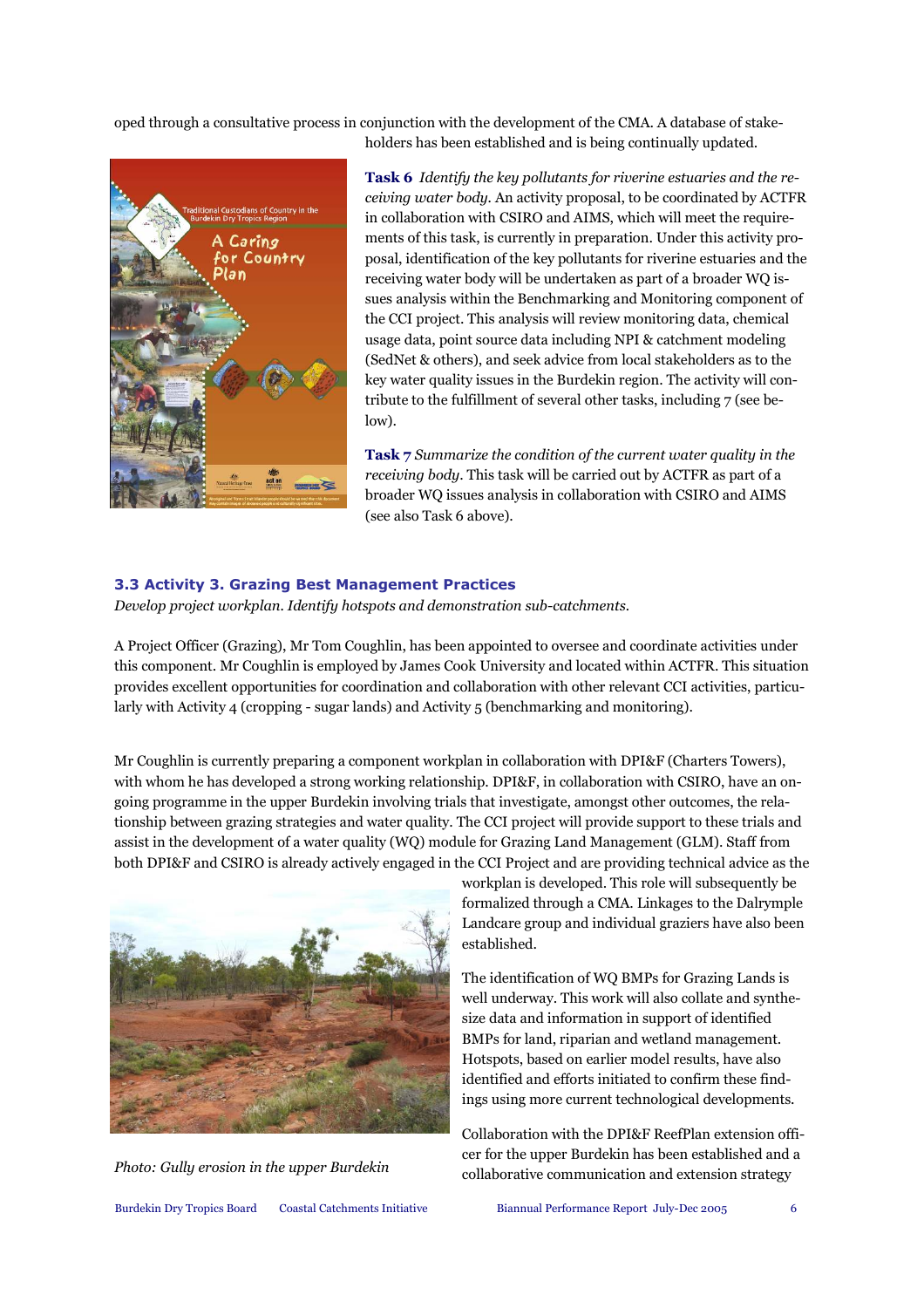for grazing lands BMPs is in preparation.

#### 3.4 Activity 4. Cropping (sugar lands) Best Management Practices

Agree industry involvement and support within Burdekin Irrigation Area and Water Board regions. Review and document water quality outcomes from on-farm practices, including pollutant loads discharging to receiving waters at property and drainage unit scales.

A Project Officer (sugar lands), Mr Aaron Davis, has been appointed to oversee and coordinate activities under this component. Mr Davis is also employed by James Cook University and located within ACTFR. He is currently preparing a component workplan in collaboration with industry groups, including BSES, Canegrowers, CSIRO, DPI&F and BBIFMAC, with whom he, also, has developed a strong working relationship.

Presentation of the CCI project at the Sugar Agency Network (SAN) Forum in Home Hill provided an opportunity to establish contact with a wide range of industry bodies and raise awareness of the activities that will be undertaken under the CCI umbrella. Industry support groups, such as BSES, CSIRO and Canegrowers, are undertaking trials that are relevant to WQ BMPs. While the timing of the project has not facilitated strong technical input at this early stage, ongoing discussions seem promising with regard to future involvement.

The identification of WQ BMPs for sugar lands is also well underway. This work will collate and synthesize data and information from a wide range of disparate research activities focussing on BMPs for water quality and water use efficiency of particular relevance to the Lower Burdekin cane growing region. An important linkage between this undertaking and the Qld. Government's, Land and Water Management Plan (LWMP) process for irrigation enterprises in the Lower Burdekin catchment has been identified. It is anticipated that



the WQ BMPs for sugar lands will provide a coherent, accessible information source to assist in the preparation of property level management plans.

Collaboration with the DPI&F ReefPlan extension officer for the lower Burdekin has also been established and a collaborative communication and extension strategy for sugar lands BMPs is in preparation. It is anticipated that this communication and extension strategy will support the Bowen-Burdekin Integrated Floodplain Management Committee (BBIFMAC) to raise awareness of water quality issues, establish net-

works (communications and WQ monitoring) and provide access to information on innovative sugar cane farming systems and their benefits.

#### 3.5 Activity 5. Water quality benchmarking and monitoring

Develop project workplan. Assess monitoring requirements taking into consideration biophysical and social factors. Assess the most accurate and cost effective methodologies.

A number of activity proposals are under development in support of CCI water quality benchmarking and monitoring, as follows:

Linkages were quickly established with the Event Monitoring Program - a collaborative activity that is coordinated by ACTFR and involves AIMS, CSIRO, DPI&F, Reef CRC, GBRMPA, NR&M and community volunteers. Event monitoring fits within a BDTB initiative to establish a Burdekin Integrated Water Quality Monitoring Program (BIWQMP), which has a tiered structure of water quality activities ranging from the property scale to whole of catchment approach. The monitoring activities will provide data on sediment and nutrient concentrations for benchmarking and the preparation of a number of products within this component of the CCI project, including refining SedNet model predictions. Basic data and information for benchmarking of pesticides/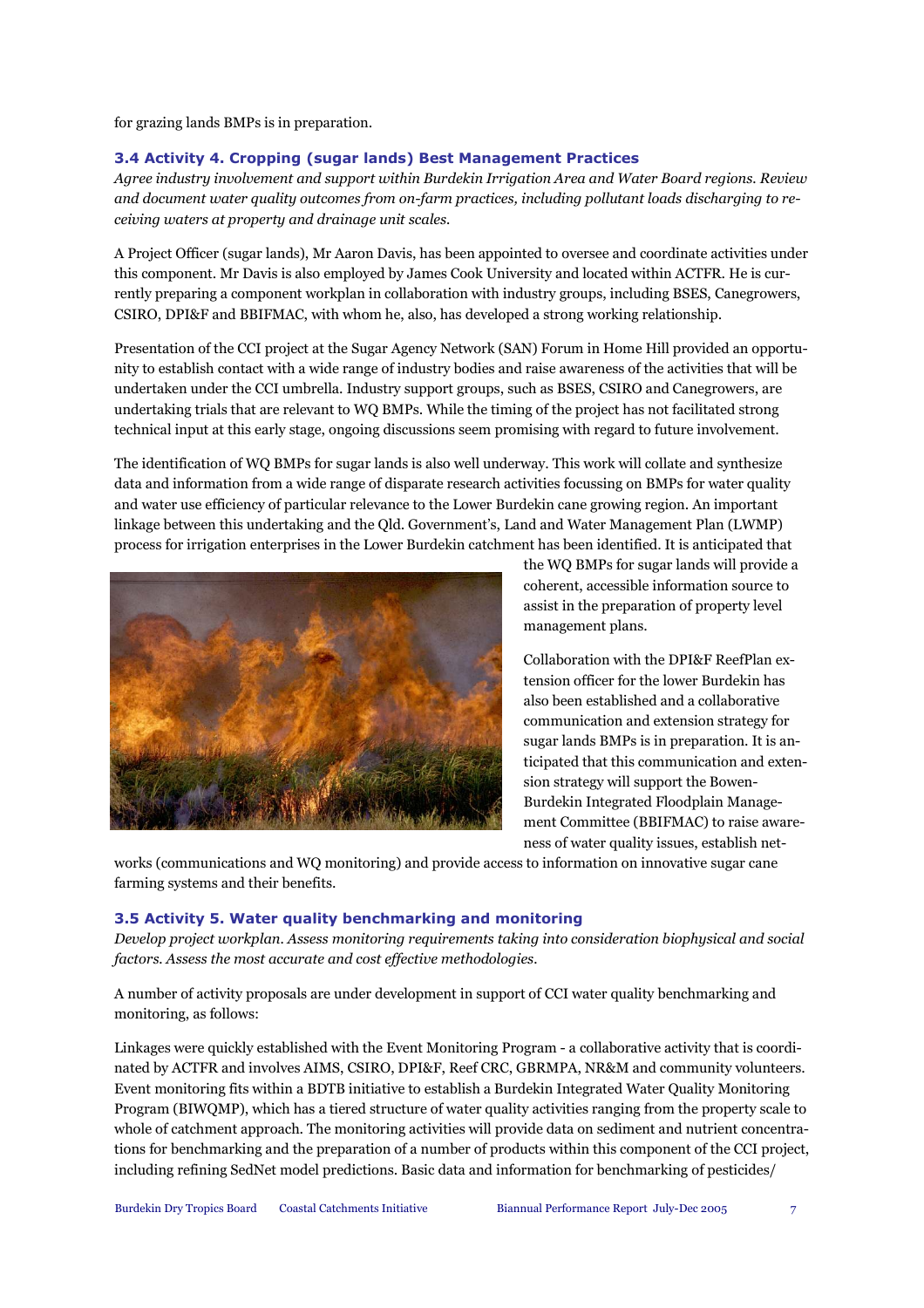herbicides, including an understanding of the fate of these chemicals in irrigation water and flood runoff, from paddock through to the marine receiving body, has also been identified as a significant weakness that will be addressed within this component of the CCI project.

It is also proposed that SedNet/Annex modeling of sediment and nutrients from grazing lands will be refined by incorporating high resolution cover and elevation overlays, and an improved hillslope delivery ratio. These parameters have been identified as reflecting significant weaknesses in previous SedNet/Annex products. It is expected that this activity will be undertaken by CSIRO. Hotspots will be identified through a combination of modeling and monitoring or ground truthing.

ACTFR, in collaboration with CSIRO, AIMS and GBRMPA, is expected to coordinate the preparation of the benchmarking reports that will provide input to the development of a WQIP, as identified in Figure 1. The series of activity proposals that is in preparation will contribute to development of the project workplan.

# 4. Difficulties Encountered In Achieving Milestones

#### 4.1 Appointment of key personnel and project commencement

Initial efforts to recruit a Project Manager in July 2005, following Agreement between DEH and Burdekin Dry Tropics Board in relation to financial assistance for the Coastal Catchments Initiative programme in the Burdekin Dry Tropics catchment, were unsuccessful. Only in September was a Project Manager recruited, with employment commencing in October 2005 together with the two other key project personnel. October 2005, therefore, marks the actual commencement of CCI project activities. This report therefore represents three (3) months of activity only.

#### 4.2 Approaching wet season

The rapidly approaching wet season, which is to provide the main opportunity to collect additional benchmarking data and information, and to measure the effectiveness of trialled BMPs in achieving water quality improvements, has limited opportunities to develop new activities in this regard. Attention, instead, has been concentrated on identifying opportunities to build on existing trials and monitoring activities. Notwithstanding this emphasis, knowledge gaps have been identified and activity proposals are in preparation in the expectation of meeting certain data and information needs.

#### 4.3 Development of workplan

Progress in the development of the workplan has been hindered by multiple demands on key science providers, including their involvement in concurrent CCI projects. This, combined with Christmas vacations, has made it difficult to get sufficiently detailed activity proposals that will contribute to a workplan from key organizations.

## 5. Progress against relevant outputs

Task 1 Project Manager appointed. Output complete.

Task 2 Steering Committee established. Output in preparation (see report on progress against relevant milestones above).

Task 3 Receiving water body, catchments and other features subject to the WQIP identified and mapped. Output in preparation (see report on progress against relevant milestones above).

Task 4 Partnerships established and agreed in writing. Output in preparation (see report on progress against relevant milestones above).

Task 5 Stakeholder Consultation Strategy in place. Output in preparation (see report on progress against relevant milestones above).

Task 6 Key pollutants identified. This task will be undertaken as part of a broader WQ issues analysis that will result in an output (a) summarizing the condition of the current water quality (Task 7); (b) identifying the key pollutants (Task 6); (c) identifying critical source categories for key pollutants (Task 9); and (d) determining and prioritising water quality issues for the Region (part Task 8). The output is in preparation (see also